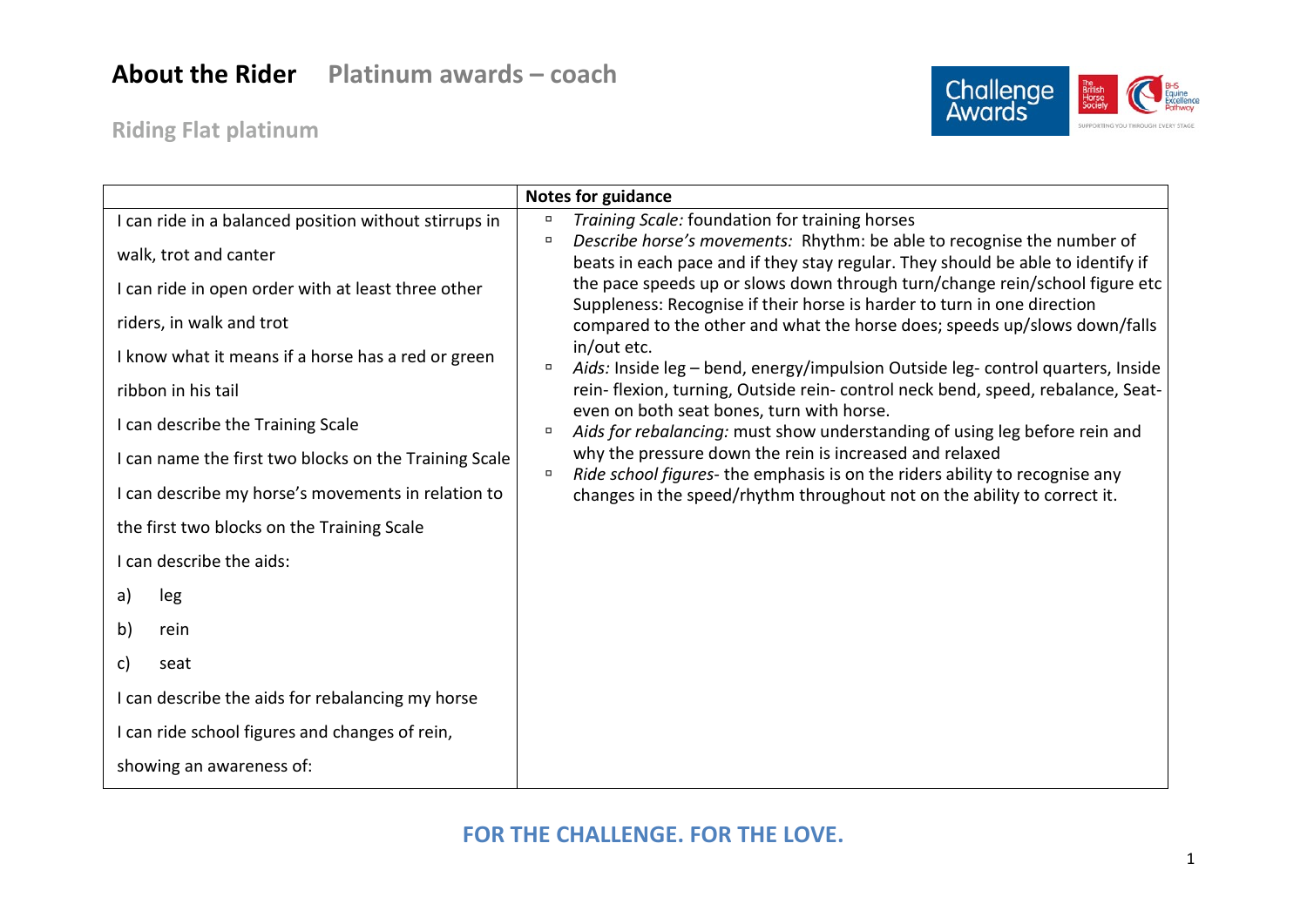### **About the Rider Platinum awards – coach**

| a)           | rhythm           |  |
|--------------|------------------|--|
| b)           | straightness     |  |
| $\mathsf{C}$ | bend and flexion |  |
| d)           | balance          |  |
|              |                  |  |
|              |                  |  |
|              |                  |  |
|              |                  |  |
|              |                  |  |
|              |                  |  |
|              |                  |  |
|              |                  |  |
|              |                  |  |
|              |                  |  |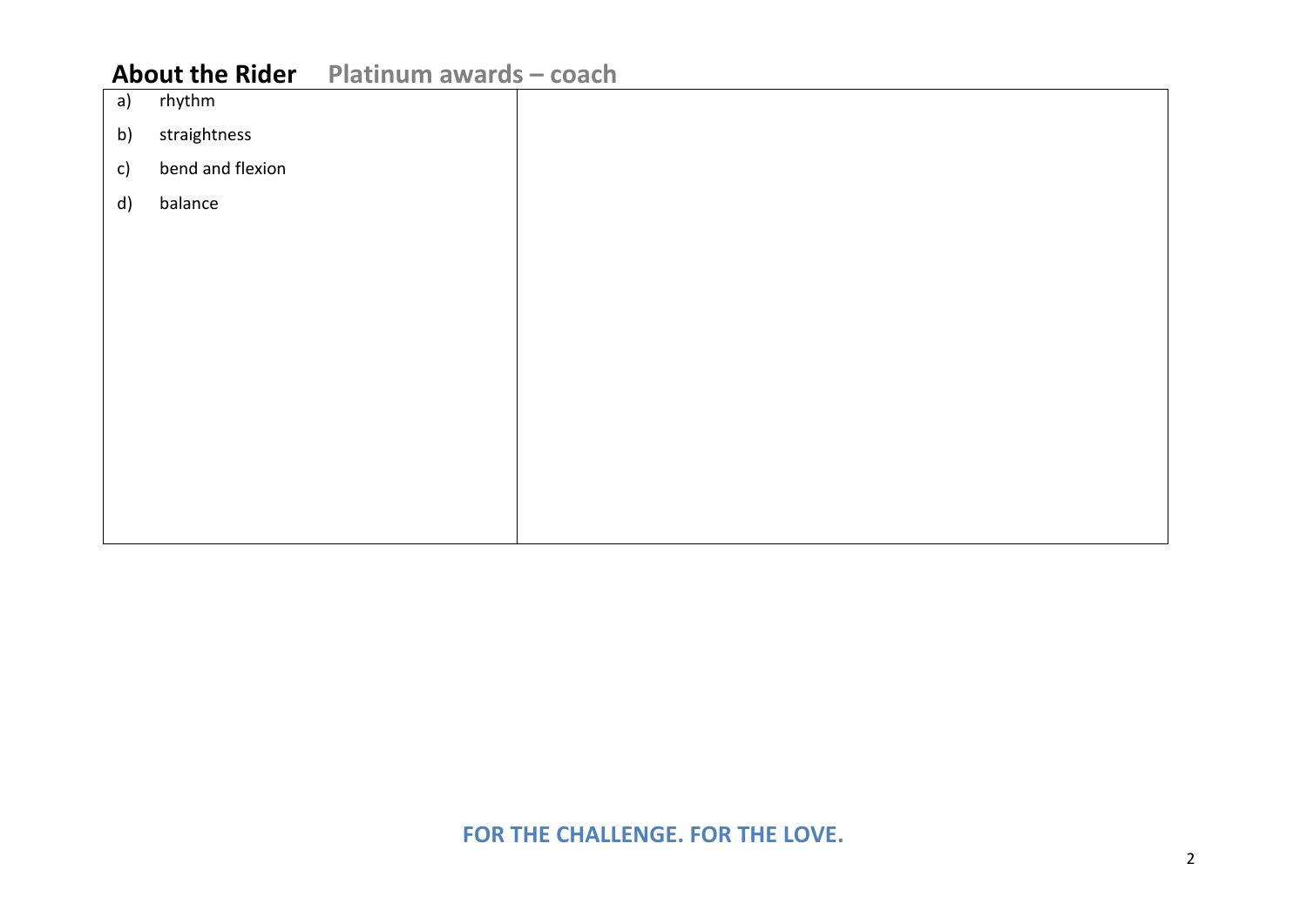

### **Riding Jump platinum**

|                                                                                                                                                                                                                                                                                                                                                                                                                                                                                                                        | <b>Notes for guidance</b>                                                                                                                                                                                                                                                                                                                                                                                                                                                                                                                                                                                                                                                                                                                                                                                                                                                                                                                                                                              |
|------------------------------------------------------------------------------------------------------------------------------------------------------------------------------------------------------------------------------------------------------------------------------------------------------------------------------------------------------------------------------------------------------------------------------------------------------------------------------------------------------------------------|--------------------------------------------------------------------------------------------------------------------------------------------------------------------------------------------------------------------------------------------------------------------------------------------------------------------------------------------------------------------------------------------------------------------------------------------------------------------------------------------------------------------------------------------------------------------------------------------------------------------------------------------------------------------------------------------------------------------------------------------------------------------------------------------------------------------------------------------------------------------------------------------------------------------------------------------------------------------------------------------------------|
| I can describe the difference between a related<br>distance and a double<br>I can give reasons for using grid work<br>I can stride out an appropriate distance for my<br>horse to jump:<br>a) A One stride double<br>b) A four stride related distance in straight line<br>I can describe a dog-leg<br>I can jump in a secure balanced position:<br>a) A grid of 3 fences<br>b) A double<br>c) A related distance<br>d) A dog-leg<br>I can jump a course of eight fences that include a<br>double and related distance | For this award participants are not required to jump at a specific height. The<br>$\Box$<br>focus is on improving their technical knowledge and skills through the use of<br>grid work and related fences over a height they are comfortable at.<br>Participants to show a secure and balanced position that does not hinder<br>the horse. Emphasis is on an independent position with the rider not<br>relying on the reins for balance. Neck straps are allowed. Participants<br>should be able to demonstrate riding balanced turns, approaches and<br>getaways to all fences and recognise and change the canter lead when<br>required, be in balance with the horse over the fences.<br>Participant should demonstrate an ability to recognise when the canter is<br>too fast or not active enough to jump from<br>Grids should be built on a suitable distance for the horse or pony. Rider<br>$\Box$<br>should demonstrate an understanding of even stride through grids and<br>related fences. |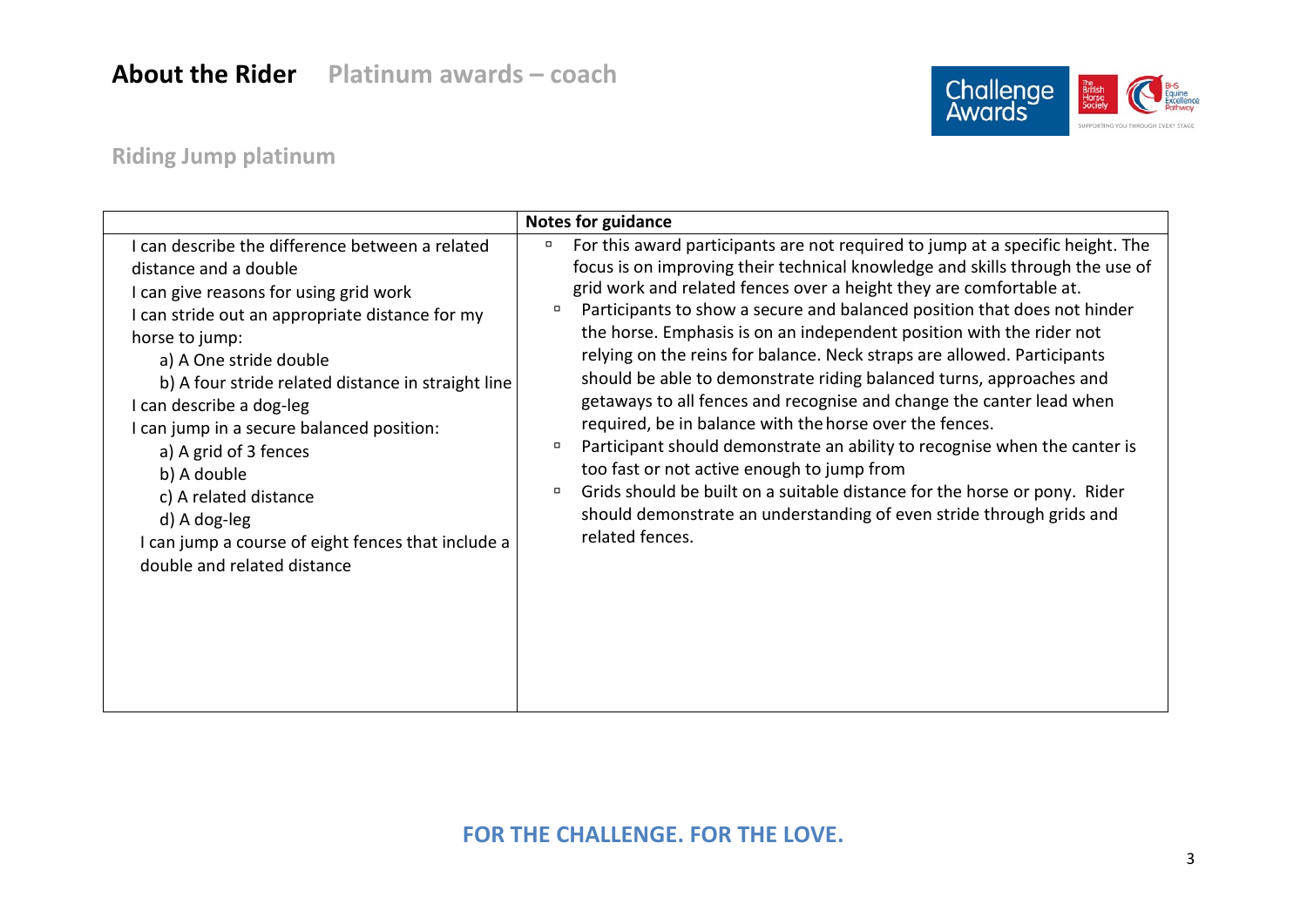

#### **Riding Out Safely platinum**

|                                                                                                                                    | <b>Notes for guidance</b>                                                                                                                                                                                                                                                                                                                                                                                            |
|------------------------------------------------------------------------------------------------------------------------------------|----------------------------------------------------------------------------------------------------------------------------------------------------------------------------------------------------------------------------------------------------------------------------------------------------------------------------------------------------------------------------------------------------------------------|
| I can give reasons why both me and my horse<br>should be fit before going on a fun ride                                            | Reasons for fitness: reduce the risk of injury to your horse or you, improve<br>your stamina, feel less sore/stiff day after or any other suitable reason                                                                                                                                                                                                                                                            |
| I can list some items I need to take with me on a<br>fun ride                                                                      | covered in training or suggested by participant<br>Items to take: any from the list suggested in the booklet or any other<br>$\Box$<br>appropriate answer covered in training or suggested by participant<br>Pass horses safely: this can be in context of organised ride or out hacking                                                                                                                             |
| I can explain how to pass other horse safely                                                                                       | generally. Answer should include: safe distance, pass at walk, make sure                                                                                                                                                                                                                                                                                                                                             |
| I know what it means if a horse is wearing a:                                                                                      | enough room, don't allow horses to touch<br>Checks before jumping: answer can include: any hazards in front or behind,<br>$\Box$                                                                                                                                                                                                                                                                                     |
| a) Green ribbon<br>b) Red ribbon                                                                                                   | low branches, ground conditions, landing side safe, horses can see each<br>other, no-one left behind or any other suitable answer covered in training<br>or suggested by participant                                                                                                                                                                                                                                 |
| I can describe the checks before jumping an<br>obstacle<br>I can demonstrate how to negotiate an obstacle                          | Negotiating an obstacle: does not have to be a jump, can be water, ditch,<br>$\Box$<br>steep hill, drop, step up, finding a path through a group of trees or around<br>a fallen log or any other similar type of obstacle found out on a ride                                                                                                                                                                        |
| out hacking<br>I can (in an arena):                                                                                                | Ride and lead: Lead horse can be in bridle or bridle and saddle. Tack<br>$\Box$<br>checked for safety. Lead rope or reins threaded through bit as described in                                                                                                                                                                                                                                                       |
| a) Prepare two horses for ride and lead<br>b) Mount up<br>c) Ride and lead in walk<br>d) Perform a left and right turn<br>dismount | booklet. Hi-viz should be worn. Mounting up - suitable space, use<br>mounting block, horses positioned at right angles to each other. An<br>assistant can help by holding the horse to be lead. Lead horse on left side,<br>reins held in one hand. Voice aids used. Right and left turn across the<br>school, control of both horses. Dismount - suitable space, horses at right<br>angles room to safely dismount. |